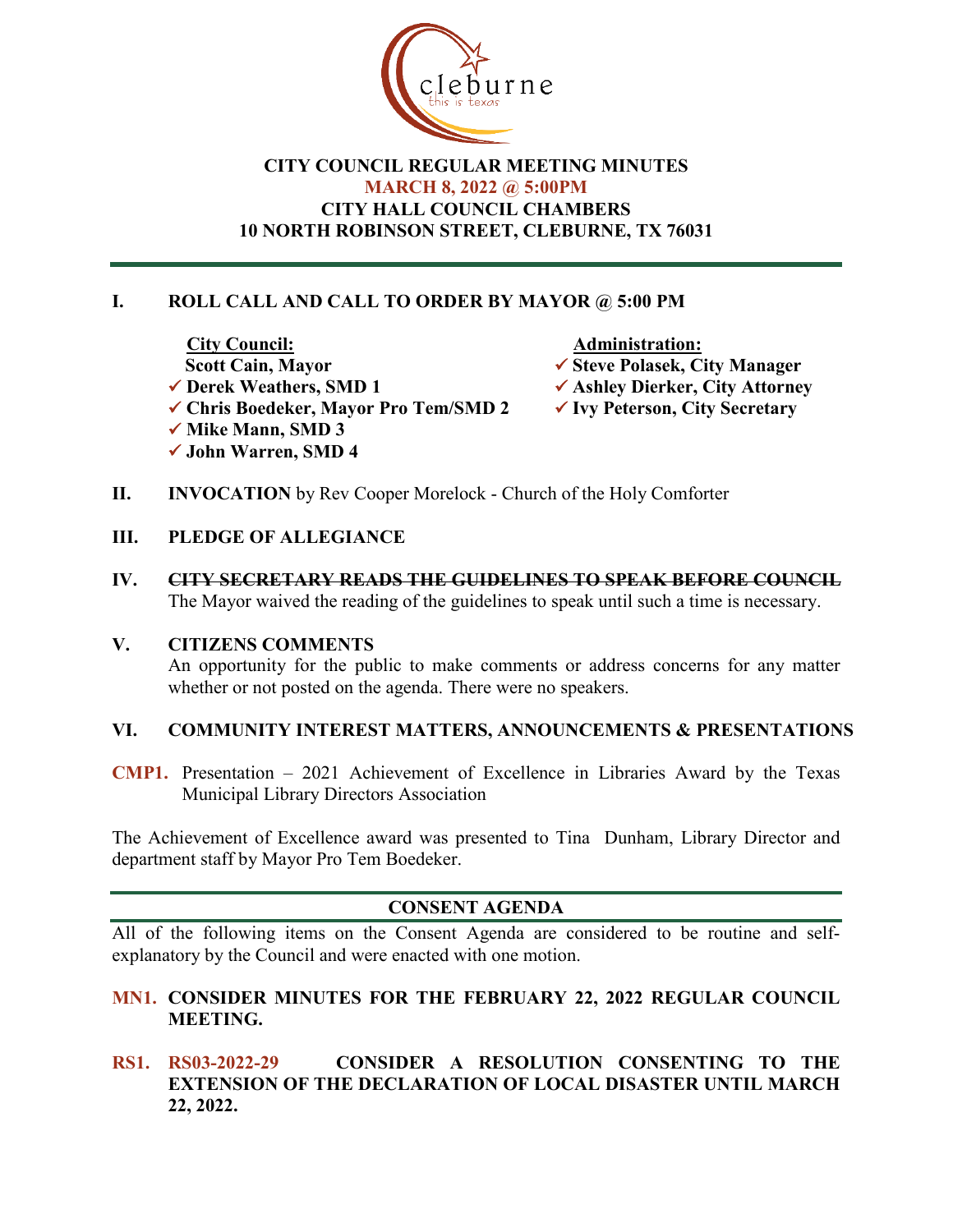#### Presented by: Steve Polasek, City Manager

Summary: On March 23, 2020, the Mayor executed a Declaration of Local Disaster ("Declaration") for the City of Cleburne pursuant to Section 418.108(a) of the Texas Government Code, which was for a period of seven days. In accordance with 418.108(b) of the Texas Government Code and following Governor Greg Abbott's executive orders, the City Council has approved extensions to said Declaration, and continues to take actions to promote health and safety, and suppress the spread of COVID-19 in the community. This resolution for your consideration is to extend the existing Declaration to the next regular council meeting date of March 22, 2022 at 11:59 p.m. central standard time.

## **OR1. OR03-2022-22 CONSIDER AN ORDINANCE ACCEPTING CERTIFICATE OF UNOPPOSED CANDIDATES FOR THE OFFICES OF MAYOR AND COUNCILMEMBER FOR SINGLE MEMBER DISTRICT ONE; DECLARING THE MAY 7, 2022 GENERAL ELECTION CANCELLED FOR THESE TWO SEATS AND DECLARING THE UNOPPOSED CANDIDATES ELECTED TO OFFICE.**

#### Presented by: Ivy Peterson, City Secretary

Summary: On February 8, 2022, the City Council ordered the May 7, 2022 General Election to elect a Mayor at-large and Councilmembers for Single Member Districts One and Four. The period has expired for filing applications for place on the ballot including write-ins and the candidates for Mayor and Councilmember Single Member District One seats are unopposed. Section 2.053 of the Texas Election Code provides that upon receipt of Certification of Unopposed Candidates, the governing body shall declare each unopposed candidate elected to office and cancel the election for the respective seats.

Oaths of office are to be administered and certificates of election presented at the first regular meeting following May 7, 2022, the date, which the election would have been held, or at a meeting scheduled for such ceremonial matters.

#### **OR2. OR03-2022-23 CONSIDER AN ORDINANCE AMENDING THE MAY 7, 2022 ORDER OF GENERAL ELECTION FOR THE PURPOSE OF AMENDING VOTING PRECINCTS AND ASSIGNING ELECTION DAY POLLING LOCATIONS.**

#### Presented by: Ivy Peterson, City Secretary

Summary: Following the candidate period, the City will conduct an election in District 4, and on behalf of the Cleburne Independent School District (CISD), the City will administer the CISD's election for Board of Trustees, Places 6 and 7 as per the Joint Election Agreement. The City Council officially ordered the May 7, 2022 election at their meeting on February 8th, that included the designation of 4 election day polling locations.

For the efficient administration of the City's and CISD's joint election, and as authorized by Texas Election Code Section 42.061, this Ordinance would establish and assign election districts (i.e. precincts) and amend election day polling locations by combining District 1: Cleburne ISD Administration, 505 North Ridgeway Drive, and District 3: Cooke Elementary School, 902 Phillips Avenue into one district. In accordance with the City Charter, Section 3.3: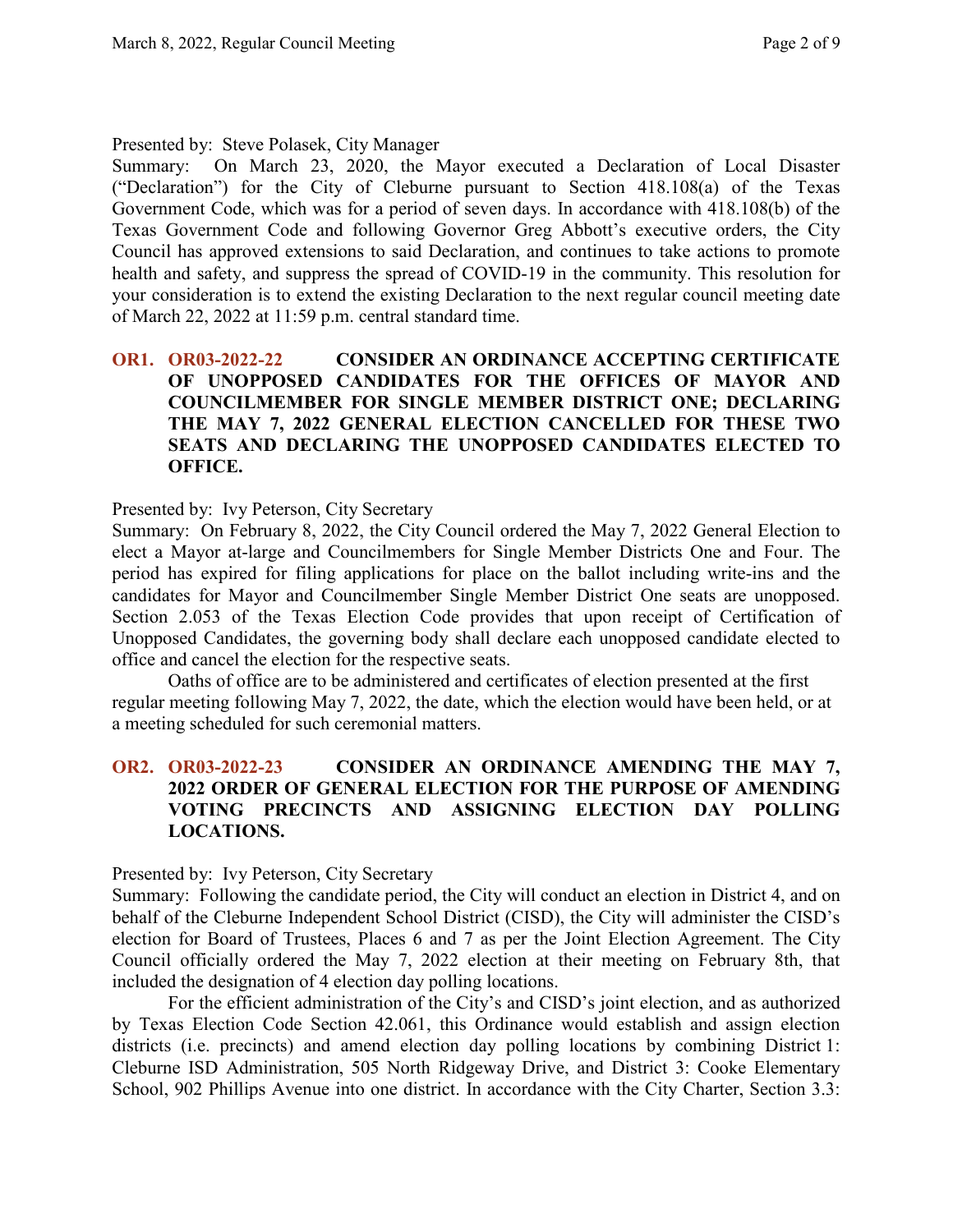Manner of Holding Elections, it provides "…the City Council shall have full power and authority to pass such ordinances as it shall deem expedient for conducting elections."

The Joint Election Agreement with CISD also includes election day polling places and should Council approve this ordinance, the amendment to the Agreement will be considered by the CISD Board of Trustees at their next meeting on March 21, 2022. The proposed Ordinance has been reviewed by legal counsel and meets all applicable local and state laws.

#### **RS2. RS03-2022-30 CONSIDER A RESOLUTION AUTHORIZING A CONTRACT RENEWAL WITH REPUBLIC SERVICES FOR SLUDGE TRANSPORTATION AND DISPOSAL TO A PERMITTED SOLID WASTE LANDFILL.**

Presented by: Jeremy Hutt, Director of Public Works

Summary: In 2018, the City solicited for annual sludge transportation and disposal services for the Wastewater Treatment Plant for an initial twenty-four (24) month term with three (3) additional one-year options to renew. A contract with Republic Services was approved by Resolution #RS11-2018-96.

This 2022 renewal will allow the services to continue for the  $4<sup>th</sup>$  year of a possible 5-year total contract term. Republic Services has historically performed all services in compliance with the contract. The proposed renewal will include a 3% increase per ton, increasing the current price of \$45.20 to \$47.00 per ton. This has been requested by Republic Services to cover cost increases that they have experienced. This price increase request has been reviewed by Finance and has been determined to be reasonable and acceptable.

## **RS3. RS03-2022-31 CONSIDER A RESOLUTION ACCEPTING THE CAPITAL IMPROVEMENTS ADVISORY COMMITTEE'S SEMI-ANNUAL REPORT, YEAR-END 2021, AS TO THE PROGRESS OF THE CAPITAL IMPROVEMENT PLAN OF THE CITY OF CLEBURNE'S WATER, WASTEWATER, AND ROADWAY IMPACT FEE ORDINANCE.**

Presented by: Jeremy Hutt, Director of Public Works

Summary: Pursuant to Chapter 395 of the Texas Local Government Code, the City of Cleburne Capital Improvements Advisory Committee (CIAC) is required to file semi-annual reports to the City Council on the administration of the city's impact fee program.

Staff provided the semi-annual presentation of revenues and expenditures for water, wastewater, and roadway impact fees to the CIAC on February 28, 2022. The CIAC's recommendation on the City of Cleburne's water, wastewater, and roadway impact fee program is to continue forward with no changes at this time, and is included in their report to the City Council.

#### **OR3. OR03-2022-24 CONSIDER AN ORDINANCE AMENDING THE FISCAL YEAR 2022 4B ECONOMIC DEVELOPMENT CORPORATION BUDGET IN THE AMOUNT OF \$82,000 FOR COSTS ASSOCIATED WITH THE ADDITION OF A PROJECT MANAGER POSITION***.*

Presented by: Rhonda Daugherty, Director of Finance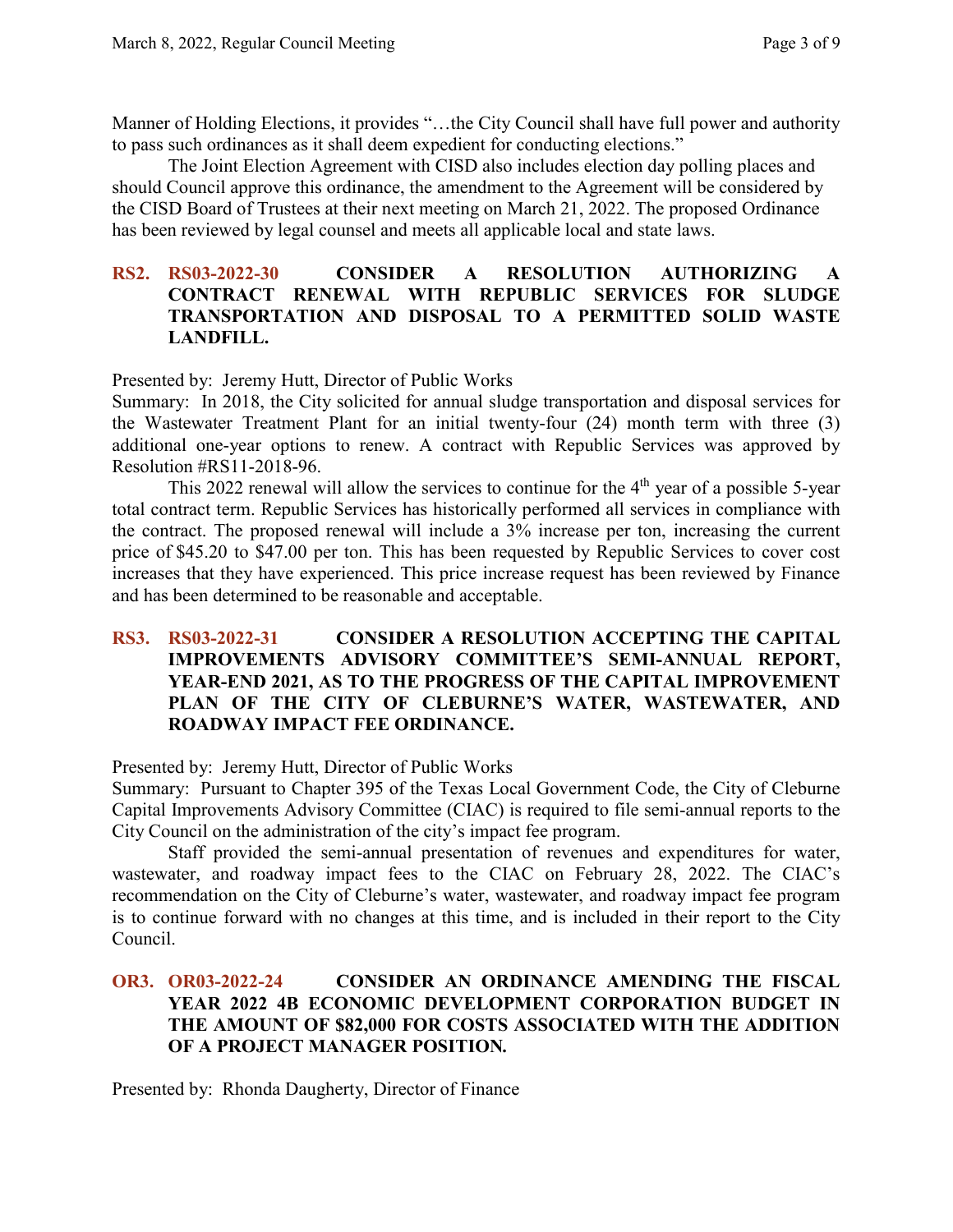Summary: In anticipation of the upcoming Parks & Recreation Master Plan improvements, the Parks & Recreation Department is requesting the addition of a Project Manager position to coordinate the construction activities of the Parks & Recreation Master Plan projects.

| Estimated Costs – Project Manager - FY 2022 addition |          |  |  |  |  |  |  |
|------------------------------------------------------|----------|--|--|--|--|--|--|
| Project Manager salary & benefits                    | \$64,000 |  |  |  |  |  |  |
| Construction/renovation of office space              | \$12,000 |  |  |  |  |  |  |
| Office Supplies (including IT related items)         | \$6,000  |  |  |  |  |  |  |

The annual compensation and benefits for the proposed Project Manager, Grade 28, is estimated to be \$110,500. The prorated portion for Fiscal Year 2022 is estimated at \$64,000, assuming a hire date of mid-March, 2022. The remaining requested funds will be allocated to renovating office space at the Parks & Recreation Administration building located at 418 W. Henderson Street, and the necessary computer, phone and office supplies.

The proposed additions to the 4B appropriations will be funded from 4B fund balance reserves, increased total adopted expenditures from \$3,946,457 to \$4,028,457. This amendment was considered and approved by the 4B Economic Development Corporation Board at a special meeting held March 3, 2022.

#### **OC1. CONSIDER APPROVING ACCOUNTS PAYABLE FOR THE MONTHS OF DECEMBER 2021 AND JANUARY 2022.**

Presented by: Rhonda Daugherty, Director of Finance

|                 | <b>Motion</b>         | <b>Second</b> | <b>Ave</b>           | $\mathbf{N}\mathbf{0}$ | <b>Abstain</b> | <b>Absent</b> |                         | <b>Result</b>         |
|-----------------|-----------------------|---------------|----------------------|------------------------|----------------|---------------|-------------------------|-----------------------|
| Weathers        |                       |               | Χ                    |                        |                |               | $\overline{\textbf{X}}$ | Approved as presented |
| <b>Boedeker</b> |                       |               | $\rm\overline{X}$    |                        |                |               |                         | Approved as amended   |
| Mann            |                       |               |                      |                        |                |               |                         | Denied                |
| Warren          |                       |               | X                    |                        |                |               |                         | Withdrawn             |
| Cain            |                       |               |                      |                        |                | $\rm X$       |                         | Postponed until:      |
|                 | <b>Motion Carried</b> |               | <b>Motion Failed</b> |                        |                |               |                         | <b>Roll Call</b>      |

#### **MOTION: to approve as presented in its entirety**

#### **DISCUSSION & UPDATES**

#### **OC4. PRESENTATION TO THE CITY COUNCIL REGARDING THE POSSIBLE INTENT FOR ISSUANCE AND SALE OF CLEBURNE 4B ECONOMIC DEVELOPMENT CORPORATION SALES TAX REVENUE BONDS, SERIES 2022**

Presented by: Aaron Dobson, Director of Community Services and Rhonda Daugherty, Director of Finance

Mr. Dobson presented the projects included in Phase 1 and Phase 2 and projected opening dates of Fall of 2023 for certain parks thru Summer of 2025 for the more complex projects.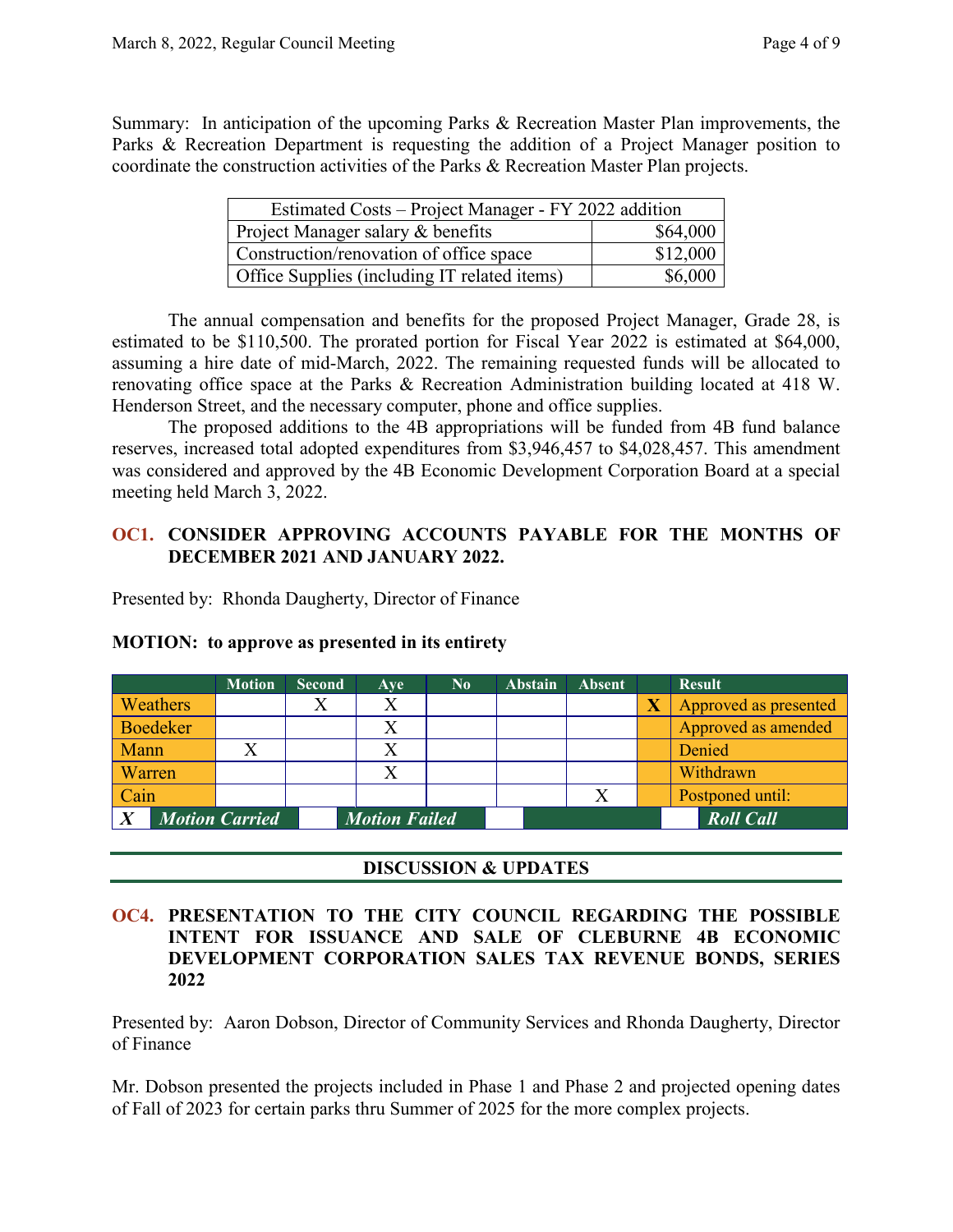Mr. Jim Sabonis, financial advisor with Hilltop Securities spoke on the financing for the park improvements. Mr. Sabonis spoke on the historical sales tax revenue from 2015 to current, as well as the preliminary cash flow. Mr. Sabonis showed the proposed schedule of events as well as municipal market updates.

This item was informational and no formal action was taken.

## **ACTION AGENDA**

**OR4. OR03-2022-25** *\*PUBLIC HEARING\** **CONSIDER AN ORDINANCE REZONING ±0.51 ACRES FROM SF-4 (SINGLE-FAMILY DWELLING DISTRICT) TO PD (PLANNED DEVELOPMENT DISTRICT) FOR A DUPLEX RESIDENTIAL DEVELOPMENT, LOCATED AT 216 CLEVELAND STREET, AS REQUESTED BY MIRGON ENTERPRISES, REPRESENTED BY MARTHA MIRANDA, CASE ZC22-004.**

Presented by: David Jones, Director of Community Development

Summary: The applicant has requested to rezone approximately 0.51 acres from SF-4 (Single-Family Dwelling District) to PD (Planned Development District) for two (2) duplexes, each to be located on its own lot, on property located at 216 Cleveland Street. The applicant is requesting a base zoning of D (Duplex or Two-Family Dwelling District) with a deviation from the required building setbacks and the inclusion of architectural design standards and landscaping for the proposed development. The Planning and Zoning Commission considered this request at their February 28, 2022 meeting and recommended approval with a vote of 4-3.

Mayor Pro Tem Boedeker opened the public hearing. There were no speakers and the public hearing was closed.

Proponent Martha Miranda was available in person should the council have questions.

|        |                 | <b>Motion</b>         | <b>Second</b> | Ave                  | $\bf No$ | <b>Abstain</b> | <b>Absent</b> | <b>Result</b>         |
|--------|-----------------|-----------------------|---------------|----------------------|----------|----------------|---------------|-----------------------|
|        | Weathers        |                       |               |                      |          |                |               | Approved as presented |
|        | <b>Boedeker</b> |                       |               |                      |          |                |               | Approved as amended   |
| Mann   |                 |                       |               |                      |          |                |               | Denied                |
| Warren |                 |                       |               |                      |          |                |               | Withdrawn             |
| Cain   |                 |                       |               |                      |          |                |               | Postponed until:      |
|        |                 | <b>Motion Carried</b> |               | <b>Motion Failed</b> |          |                |               | <b>Roll Call</b>      |

## **MOTION: to approve as presented**

**OR5. OR03-2022-26** *\*PUBLIC HEARING\** **CONSIDER AN ORDINANCE REZONING ±31.43 ACRES FROM IH (INTERIM HOLDING DISTRICT) TO PD (PLANNED DEVELOPMENT DISTRICT) FOR A SINGLE-FAMILY RESIDENTIAL DEVELOPMENT, GENERALLY LOCATED ON THE EAST SIDE OF SOUTH NOLAN RIVER ROAD, WEST OF BROWNING LANE AND**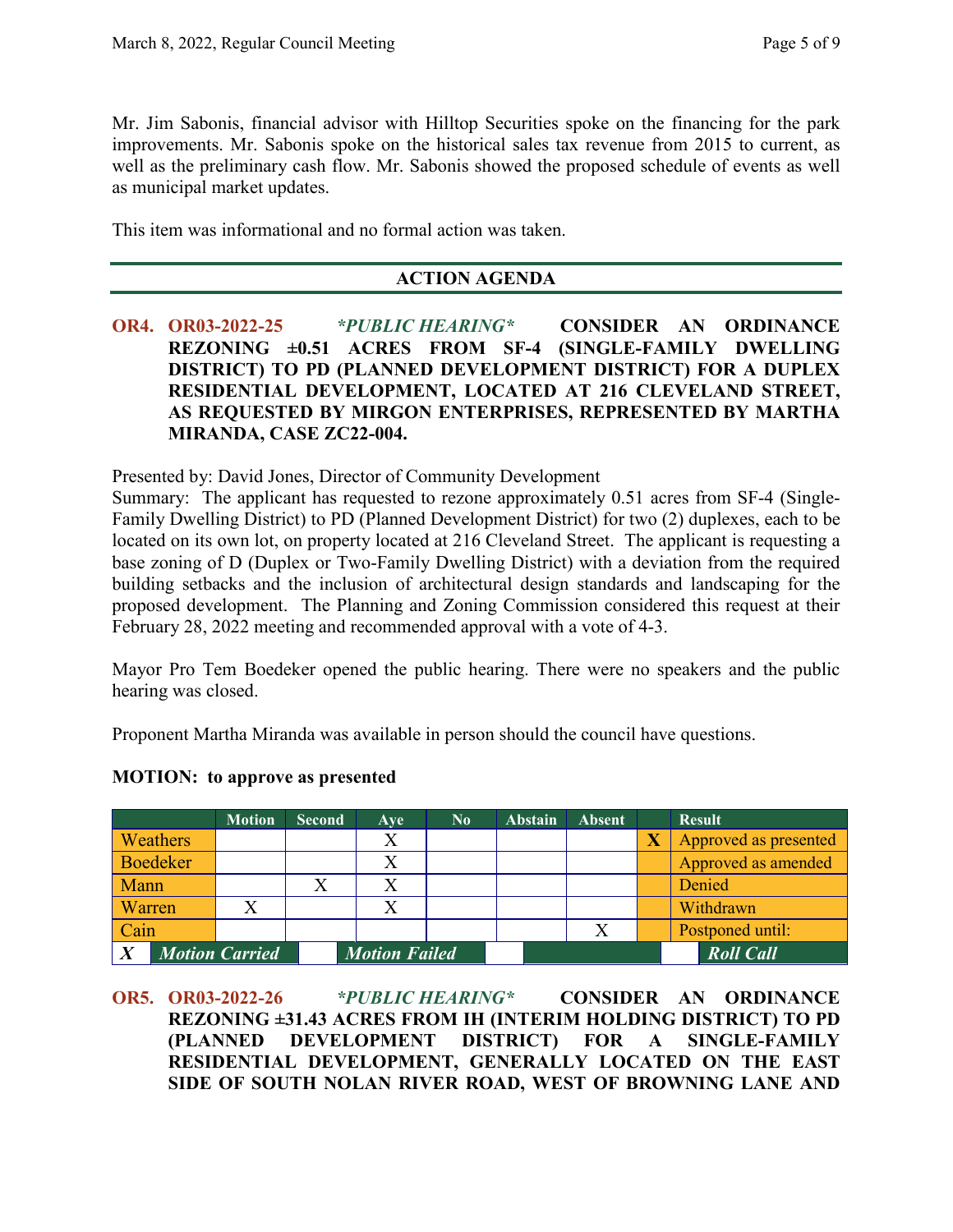## **EMERSON DRIVE, AS REQUESTED BY M. SHARP FAMILY LP, REPRESENTED BY CORY MURRAY, CASE ZC21-032.**

Presented by: David Jones, Director of Community Development

Summary: The applicant has requested to rezone approximately 32 acres from IH (Interim Holding District) to PD (Planned Development District) for a single-family residential development, generally located on the east side of S. Nolan River Road and west of Browning Lane and Emerson Drive.

The Planned Development (PD) allows for a residential subdivision consisting of 76 single-family lots and four (4) open space lots. The applicant is requesting a base zoning of SF-4 (Single-Family Dwelling District) with a deviation from required side and rear yard building setbacks. The applicant is proposing the inclusion of architectural design standards, residential landscaping and subdivision features including signage and perimeter fencing. The applicant is also proposing a retention pond, fountain and walking trail within the open space lots.

The Planning and Zoning Commission considered this request at their February 28, 2022 meeting and recommended approval with a vote of 7-0 with the following conditions:

- i. All homes backing up to existing homes be single-story;
- ii. The proposed fence running along S. Nolan River Road be constructed of brick with stone columns;
- iii. The proposed retention pond must maintain a constant water level year-round;
- iv. Full irrigation of all single-family lots;
- v. Cementitious siding or similar material to be used on the second story;
- vi. The proposed playground to be included as a park amenity; and
- vii. A minimum 15-foot rear yard setback.

Mayor Pro Tem Boedeker opened the public hearing. There were no speakers and the public hearing was closed.

| MOTION: to approve as presented including the conditions from Planning and Zoning, |  |  |  |  |
|------------------------------------------------------------------------------------|--|--|--|--|
| with the exception of Item #2                                                      |  |  |  |  |

|                 |        | <b>Motion</b>         | <b>Second</b> | Ave                  | $\mathbf{N_0}$ | <b>Abstain</b> | <b>Absent</b> | <b>Result</b>         |
|-----------------|--------|-----------------------|---------------|----------------------|----------------|----------------|---------------|-----------------------|
| Weathers        |        |                       |               | Χ                    |                |                |               | Approved as presented |
| <b>Boedeker</b> |        |                       |               | Χ                    |                |                |               | Approved as amended   |
| Mann            |        |                       |               |                      |                |                |               | Denied                |
|                 | Warren |                       |               |                      |                |                |               | Withdrawn             |
| Cain            |        |                       |               |                      |                |                |               | Postponed until:      |
|                 |        | <b>Motion Carried</b> |               | <b>Motion Failed</b> |                |                |               | <b>Roll Call</b>      |

#### **RS4. RS03-2022-32 CONSIDER A RESOLUTION AUTHORIZING AN ADVANCE FUNDING AGREEMENT WITH THE TEXAS DEPARTMENT OF TRANSPORTATION FOR THE DESIGN AND CONSTRUCTION OF INDUSTRIAL BOULEVARD FROM THE CHISHOLM TRAIL PARKWAY TO SH171.**

Presented by: Jeremy Hutt, Director of Public Works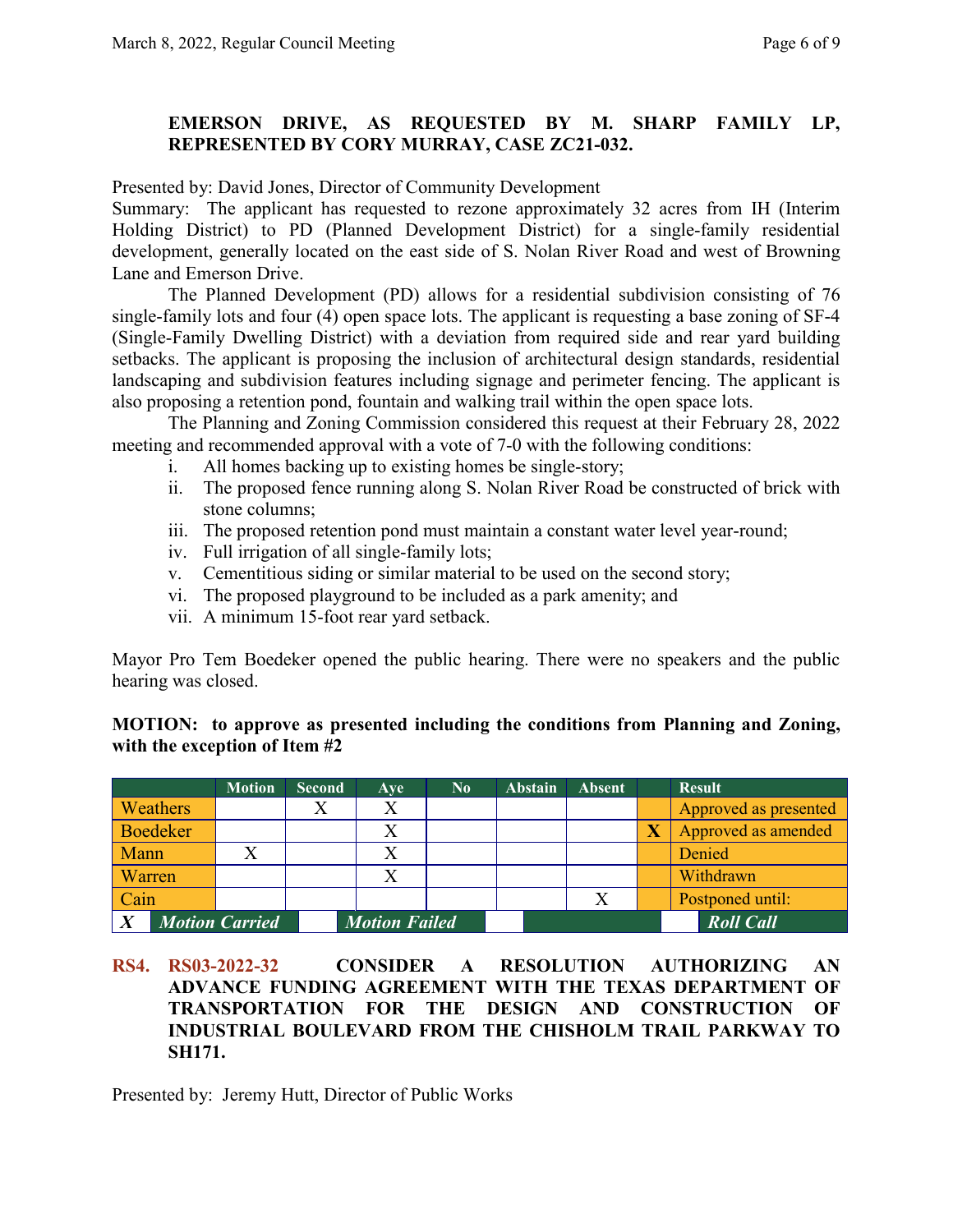Summary: The City of Cleburne has worked with the North Central Texas Council of Governments on funding assistance for improvements to Industrial Boulevard near the Chisholm Trail Parkway. On January 27, 2022, the Texas Transportation Commission approved the use of surplus toll revenue funds for a list of projects recommended by the Regional Transportation Council, including the Industrial Boulevard Project.

The Texas Department of Transportation (TXDOT), through an Advance Funding Agreement (AFA), administers the funds. The AFA outlines the cost share for the project, which is an 80/20 split, with the City responsible for 20% of the total project costs plus any overruns. The City will manage the project. The State will pay the City \$120,000 for its share of engineering design fees within 30 days of signing the AFA. The State will pay \$1,200,000 to the City for construction costs in fiscal year 2023. Any funds not spent on the project must be returned to the State. All funds must be returned if the project is not completed within 10 years.

The Project will include rebuilding and widening the existing narrow roadway to a full 2 lane section, with wider lanes to accommodate the heavy truck traffic on the roadway. Turn lanes at the intersections will also be included, where needed. Upon execution of the Agreement, staff will begin the process of hiring a consultant for design of the project. Construction of the roadway will occur in 2023.

The City's local match is \$30,000 for engineering costs, and \$300,000 for construction costs. While executing the AFA commits the City to the project, and the total cost of \$330,000, no funding is being allocated at this time. Funding for the design phase was included in the General Fund – Public Works Budget for Fiscal Year 2022 and will be allocated with approval of a design contract. The City's share for construction costs will be included for consideration in the FY23 budget and allocated with approval of the future construction contract.

|                                           |          | <b>Motion</b> | <b>Second</b> | Ave                  | $\bf No$ | <b>Abstain</b> | <b>Absent</b> | <b>Result</b>         |
|-------------------------------------------|----------|---------------|---------------|----------------------|----------|----------------|---------------|-----------------------|
|                                           | Weathers |               |               |                      |          |                |               | Approved as presented |
|                                           | Boedeker |               |               | X                    |          |                |               | Approved as amended   |
| Mann                                      |          |               |               |                      |          |                |               | Denied                |
| Warren                                    |          |               |               | Χ                    |          |                |               | Withdrawn             |
|                                           | Cain     |               |               |                      |          |                |               | Postponed until:      |
| $\boldsymbol{X}$<br><b>Motion Carried</b> |          |               |               | <b>Motion Failed</b> |          |                |               | <b>Roll Call</b>      |

## **MOTION: to approve as presented**

# **OR6. REVIEW AND DISCUSS THE PROPOSED ZONING ORDINANCE UPDATE CONSISTING OF THE FOLLOWING:**

*\*CONTINUE PUBLIC HEARING\** **CONSIDER AN ORDINANCE AMENDING CHAPTER THREE: "PLAN COMPONENTS" OF THE CITY OF CLEBURNE'S 2014 COMPREHENSIVE PLAN, PLAN CLEBURNE; THE CLEBURNE COMPREHENSIVE PLAN, A VISION FOR THE FUTURE, A ROADMAP FOR GROWTH, BY REPEALING AND REPLACING THE "FUTURE LAND USE PLAN" SECTION IN ITS ENTIRETY.**

*\*CONTINUE PUBLIC HEARING\** **CONSIDER AN ORDINANCE AMENDING TITLE XV: LAND USAGE, OF THE CODE OF ORDINANCES OF THE CITY**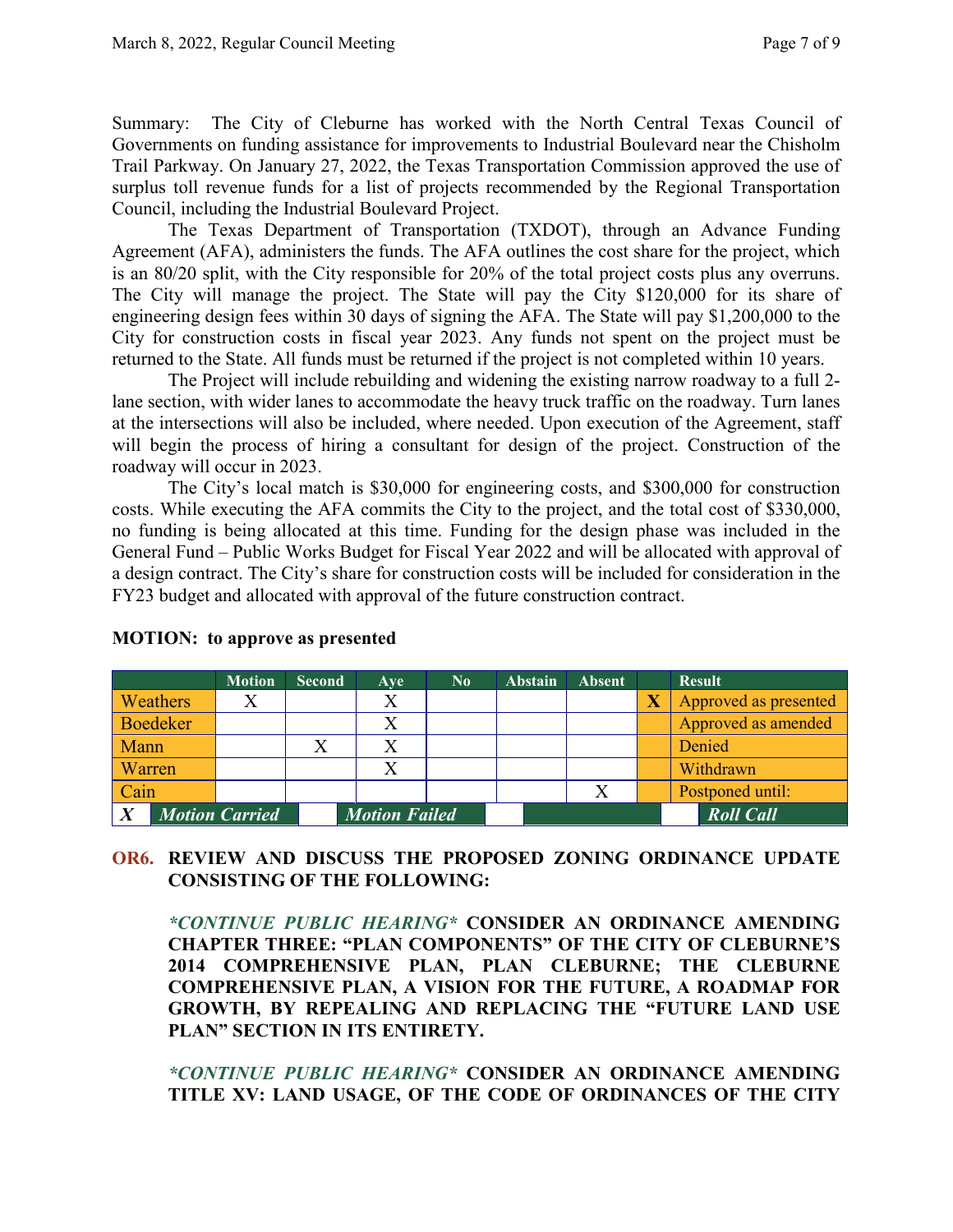## **OF CLEBURNE, BY REPEALING AND REPLACING CHAPTER 155: ZONING, IN ITS ENTIRETY, AND BY REVISING THE ZONING DISTRICT MAP OF THE CITY OF CLEBURNE.**

Presented by: David Jones, Director of Community Development

Summary: This is a continuation of the public hearing from November 9, 2021 and February 8, 2022. The purpose of this item is to brief Council on public outreach efforts related to the Zoning Ordinance update, outline the next steps in the project, and to continue the public hearing to April 12, 2022 for final adoption. No action is being requested at this meeting.

Freese and Nichols project manager, Daniel Harrison presented the update.

Mayor Pro Tem Boedeker continued/opened the public hearing. Members of the public who registered to speak with the City Secretary were invited to come forward. There were no speakers and the public hearing will be continued at the April 12, 2022 Council Meeting.

This item was presented as an update to Council, and allowed an opportunity for the public to offer comments/feedback. No formal action was taken.

# **DISCUSSION & UPDATES**

## **OC2. DISCUSS THE NAMING OF CLEBURNE CONFERENCE CENTER THEATER**

Presented by: Mayor Scott Cain

With the Mayor's absence, this item will be deferred to the next meeting.

#### **OC3. DISCUSS KIRTLEY PARK BOAT RAMP**

Presented by: Aaron Dobson, Director of Parks & Recreation

Mr. Dobson explained that on February  $25<sup>th</sup>$  staff held an onsite inspection with Childress Engineers to review the status of the boat ramp. On February  $28<sup>th</sup>$ , the engineer's assessment was the bridge suffered a base failure and recommends the City declare an emergency to prevent loss of the entire boat ramp. On March 1<sup>st</sup> the City Manager declared this an emergency repair and authorized Lyness Construction LP to restore the boat ramp. Lyness Construction began work on March 2<sup>nd</sup> with a predicted re-opening to be on March 14<sup>th</sup>.

Mayor Pro Tem stated he appreciated all the work staff put into saving the boat ramp.

Mayor Pro Tem Boedeker recessed the Regular Council Meeting at 6:09 PM to discuss items legally posted in Executive Session.

## **EXECUTIVE SESSION**

Pursuant to the Open Meetings Act, Chapter 551, and the Texas Disaster Act, Chapter 418 of the Texas Government Code, Executive Session may be held at any time during the meeting that a